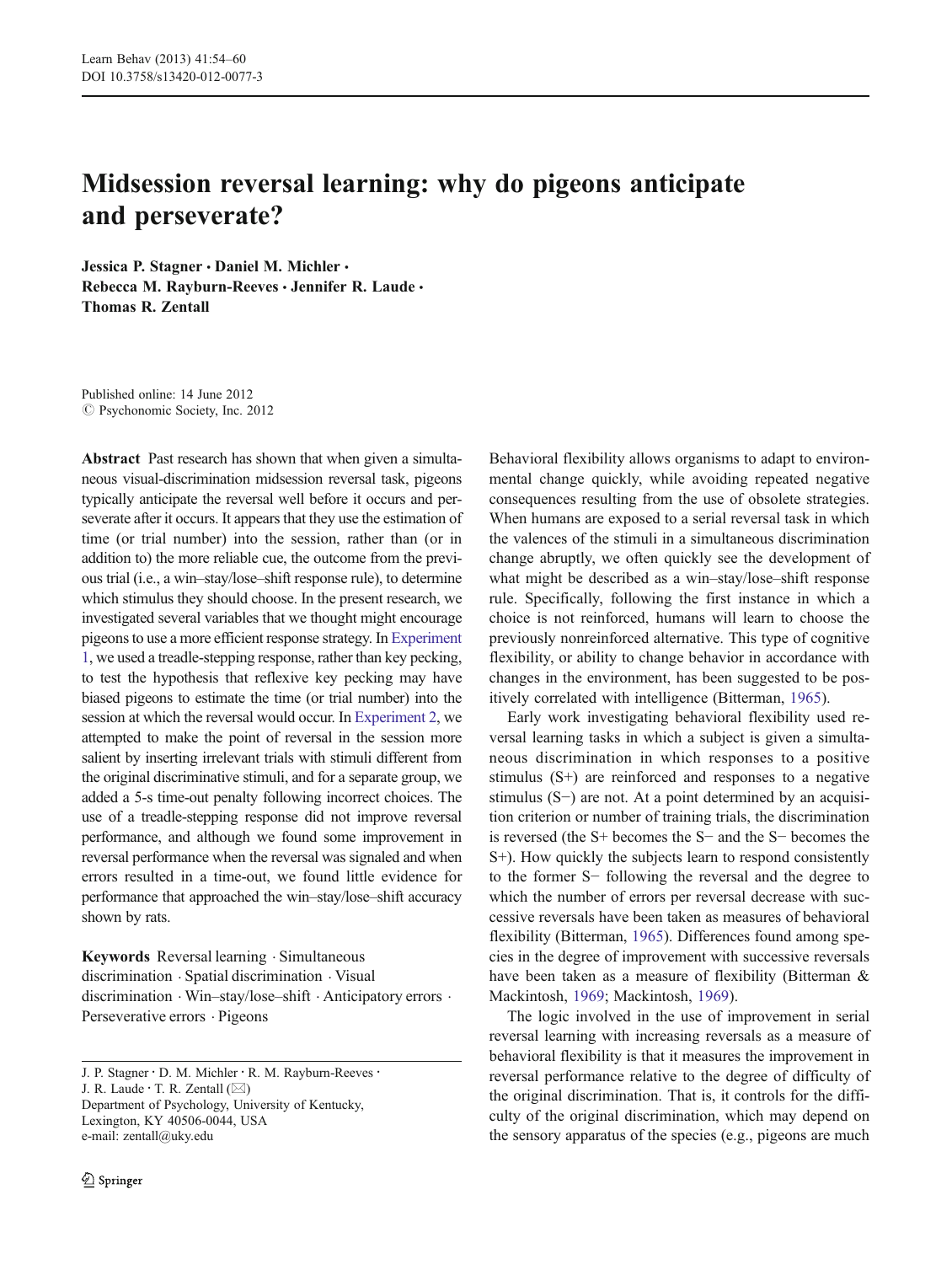<span id="page-1-0"></span>more visual than rats). However, there is evidence that procedural variables can affect not only the degree of difficulty of the original discrimination, but also the improvement in reversal learning with successive reversals (Warren, [1965\)](#page-6-0).

In a variation of the serial reversal procedure, each session begins with a consistent S+ and S−, and the reversal occurs halfway through the session (Rayburn-Reeves, Stagner, Kirk, & Zentall, [in press;](#page-6-0) see also Cook & Rosen, [2010\)](#page-6-0). The question asked is how animals deal with the fact that the reversal occurs at a predictable point in each session. Interestingly, when this task has been used with pigeons, they begin to anticipate the reversal well before it occurs, and once the reversal occurs, they typically continue to perseverate by choosing the former S+ .

Rayburn-Reeves et al. ([in press](#page-6-0)) reasoned that the fact that the reversal occurred at the midpoint of the session may have encouraged the pigeons to use the passage of time from the start of the session as a cue for reversal (although not a very efficient cue), rather than the feedback from the first error to the original S+. To discourage pigeons from timing, they varied the point of reversal within a session, randomly across sessions. The results indicated that, although the pigeons had no training with the reversal exclusively at the midpoint of the session and now the point of the reversal was much less predictable, the pigeons continued to use the passage of time as the primary cue for reversal, resulting in still poorer task accuracy. Specifically, when the reversal point occurred early in a test session, the pigeons committed few anticipatory errors, but they committed many more perseverative errors. But when the reversal occurred late in a test session, the pigeons committed many more anticipatory errors but few perseverative errors. It appeared as if the pigeons were averaging over all of the reversal points experienced and continued to use time into the session as a cue for reversal. To make the pigeons' choice more salient and memorable to them, Rayburn-Reeves, Molet, and Zentall [\(2011\)](#page-6-0) required pigeons to indicate their choice of stimulus by pecking it 20 times, but they found no improvement in either anticipatory or perseverative errors.

Even more interesting, perhaps, is the fact that rats are much more efficient at this task than are pigeons (Rayburn-Reeves et al., [in press](#page-6-0)). When given a spatial version of this task (e.g., pressing the left lever but not the right lever provides a pellet of food for the first 40 trials of each session, and then pressing the right lever but not the left lever provides a pellet for the remaining 40 trials), the rats showed no evidence of using the passage of time as a cue for reversal, and they approached a win–stay/lose–shift response strategy, showing no anticipatory responding and virtually no perseverative responding. Furthermore, the rats transferred readily to varying the point of the reversal within the session, making it unpredictable, and after a very few sessions in which to adjust, they transferred to two and then three reversals per session.

One might hypothesize that the spatial discrimination and reversal for the rats was easier to acquire than the visual (color) discrimination and reversal for the pigeons and that difference could have accounted for the species difference. However, when pigeons were trained on a spatial discrimination and reversal, they did no better than the pigeons that were trained on the visual discrimination (Rayburn-Reeves et al., [in press](#page-6-0)).

The purpose of the present experiments was to examine several variables that might encourage pigeons to use the feedback from the preceding trial as a choice cue and rely less on the passage of time as a cue to determine when to reverse their choice. The first variable that we examined was the effect of the difference between the pigeons' key peck and the rats' leverpress. That is, there is evidence that the pigeon's key peck response consists of two components, an operant component and a Pavlovian component (Gamzu & Schwartz, [1973](#page-6-0)). The Pavlovian component is elicited by the signaling value of the stimulus (pecking that occurs with an autoshaping procedure; Brown & Jenkins, [1968\)](#page-6-0). In the rats' leverpressing response, no such Pavlovian component leading to leverpressing has been found. It may be that those Pavlovian pecks are not as sensitive to the outcome of the preceding trial as are the operant pecks. If so, the difference between rats and pigeons may be in the nature of the response that they make (i.e., the difference between making the response with the beak for pigeons and with the paw for rats). In Experiment 1, we asked whether, if the pigeons' response consisted of stepping on a treadle rather than pecking a response key, it would result in a different pattern of anticipatory and perseverative errors.

In Experiment 2, we asked whether an irrelevant salient event that signaled the reversal would alter the pattern of anticipatory and perseverative errors. To help answer this question, we added four simultaneous discrimination trials involving colors different from the original colors involved in the original discrimination and the reversal. The appearance of trials involving different colors could serve as a signal that the reversal was about to occur, and they could have an effect not only on perseverative errors, but also on anticipatory errors. They possibly could also encourage the development of a win–stay/lose–shift response rule.

In Experiment 2, we also asked whether making errors a bit more aversive would alter the pattern of errors. To make the errors more aversive, a single peck to the incorrect color resulted in the offset of the correct color, while the incorrect color remained on for an additional 5 s (a time-out period).

#### Experiment 1

The purpose of Experiment 1 was to make the method used to test pigeons more similar to that used with rats by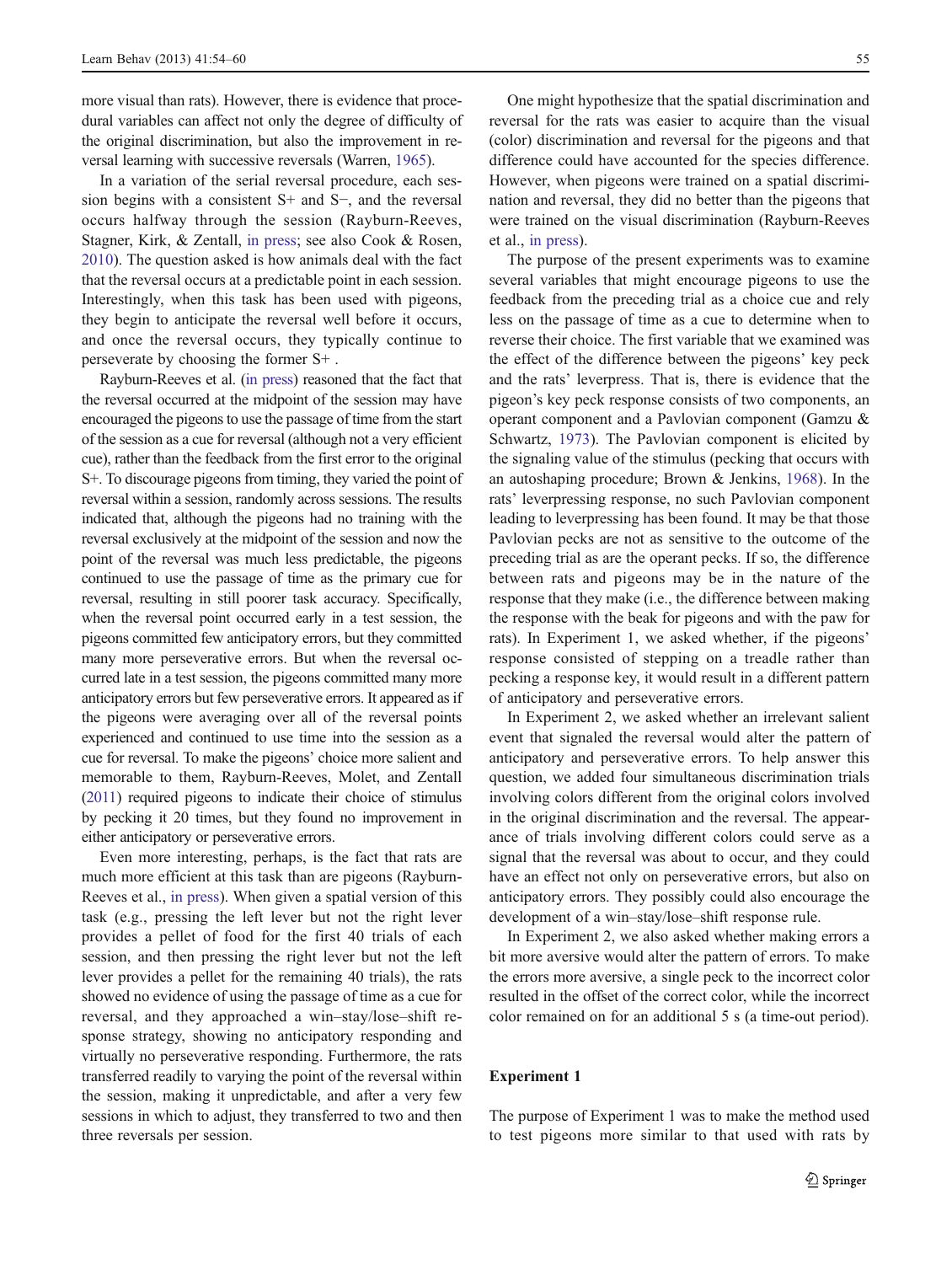<span id="page-2-0"></span>Rayburn-Reeves et al. [\(in press\)](#page-6-0) to determine whether the pecking response for pigeons was responsible for the use of temporal cues, rather than the outcome from the preceding trial, as a cue to switch from choosing one discriminative stimulus to the other. Thus, in Experiment1, we gave pigeons a spatial reversal learning task that required them to step on either a left or a right treadle, rather than to peck at a left or a right response key, to make their response.

## Method

Subjects Eight White Carneaux pigeons (Columba livia) ranging in age from 2 to 12 years served as subjects. All subjects had been given experience in a previous study involving a simultaneous color discrimination, but they had never been exposed to a discrimination reversal procedure. Subjects were maintained at 85 % of their free-feeding weight throughout the experiment and were individually housed in wire cages with free access to water and grit in a colony room that was maintained on a 12:12-h light:dark cycle. The pigeons were maintained in accordance with a protocol approved by the Institutional Animal Care and Use Committee at the University of Kentucky.

Apparatus The experiment was conducted in an operant chamber (Coulbourn Instruments, Lehigh Valley, PA) measuring 25.7 cm across the response panel, 33 cm from ceiling to floor, and 31 cm from response panel to the back wall. The chamber had a white houselight, centered on the response panel and located 1.3 cm from the ceiling. A pellet dispenser delivered pellets (45-mg grain-based pigeon pellets, Bioserv, Frenchtown, NJ) to a food well that was centered on the response panel, 5.6 cm from the floor. Two response treadles, 5.08 cm wide and 5.08 cm deep, were located on either side of the food well, located 5.08 cm from the side walls, respectively, and 0.64 cm from the floor. The experimental chamber was located in a small isolated room to reduce extraneous visual and auditory stimulation. The experiment was controlled by a microcomputer and interface located in an adjacent room.

Procedure Pigeons were initially shaped to step on each treadle by the method of successive approximation. At the start of each experimental session, the houselight was illuminated, indicating that both treadles were operable. For half of the subjects, a single response to the left treadle (S1) resulted in the feeder light turning on and a single pellet being delivered to the food well. After 2 s, both the feeder light and houselight turned off for a 3-s dark intertrial interval (ITI). If the pigeon chose the right treadle (S2), the houselight turned off for a 5-s dark ITI, and no food was delivered. Immediately following the ITI, the houselight turned on, indicating the start of the next trial. After 40

trials, the contingencies were reversed for the last 40 trials such that responses to S2 were reinforced and responses to S1 were no longer reinforced. For the other half of the subjects, choice of the right treadle (S1), and not the left (S2), was reinforced for the first half of each session. Subjects were trained for 50 sessions.

## Results and discussion

Pigeons reached stable choice accuracy in about 30 sessions of training. Asymptotic performance for sessions 41–50 can be viewed in Fig. 1. Also appearing in Fig. 1 are the results of the spatial discrimination reversal task using key pecking (from Rayburn-Reeves et al., [2011](#page-6-0)). In Fig. 1, it can be seen that the pigeons in Experiment 1 did not perform as well as those in the Rayburn-Reeves et al. [\(2011](#page-6-0)) procedure. Relative to pigeons in the spatial key-peck discrimination task, pigeons in the present treadle response study made more anticipatory errors during the first half of sessions 41–50 and more perseverative errors during the last half of those sessions. Overall, for sessions 41–50, pigeons in the present experiment were 79.4 % correct, whereas those in Rayburn-Reeves et al. ([2011\)](#page-6-0) were at 89.6 % correct,  $t(16)$  = 3.49,  $p = 0.003$ . In the present experiment, pigeons chose S2 before it was correct over 28.8 % of the time (trials 36–40), and they continued to choose S1 53.0 % of the time after the reversal (trials 41–45).

A more detailed presentation of the data appears in Fig. [2,](#page-3-0) in which trial-by-trial data from the five trials before the reversal (trials 36–40) and the five trials after the reversal



Fig. 1 Experiment 1: Percentage choice of S1 as a function of fivetrial block number averaged over pigeons for sessions 41–50 (solid circles), as compared with spatial reversal data (open circles) from Rayburn-Reeves, Stagner, Kirk, and Zentall ([in press\)](#page-6-0). The dotted line indicates the point at which the reversal occurred in the session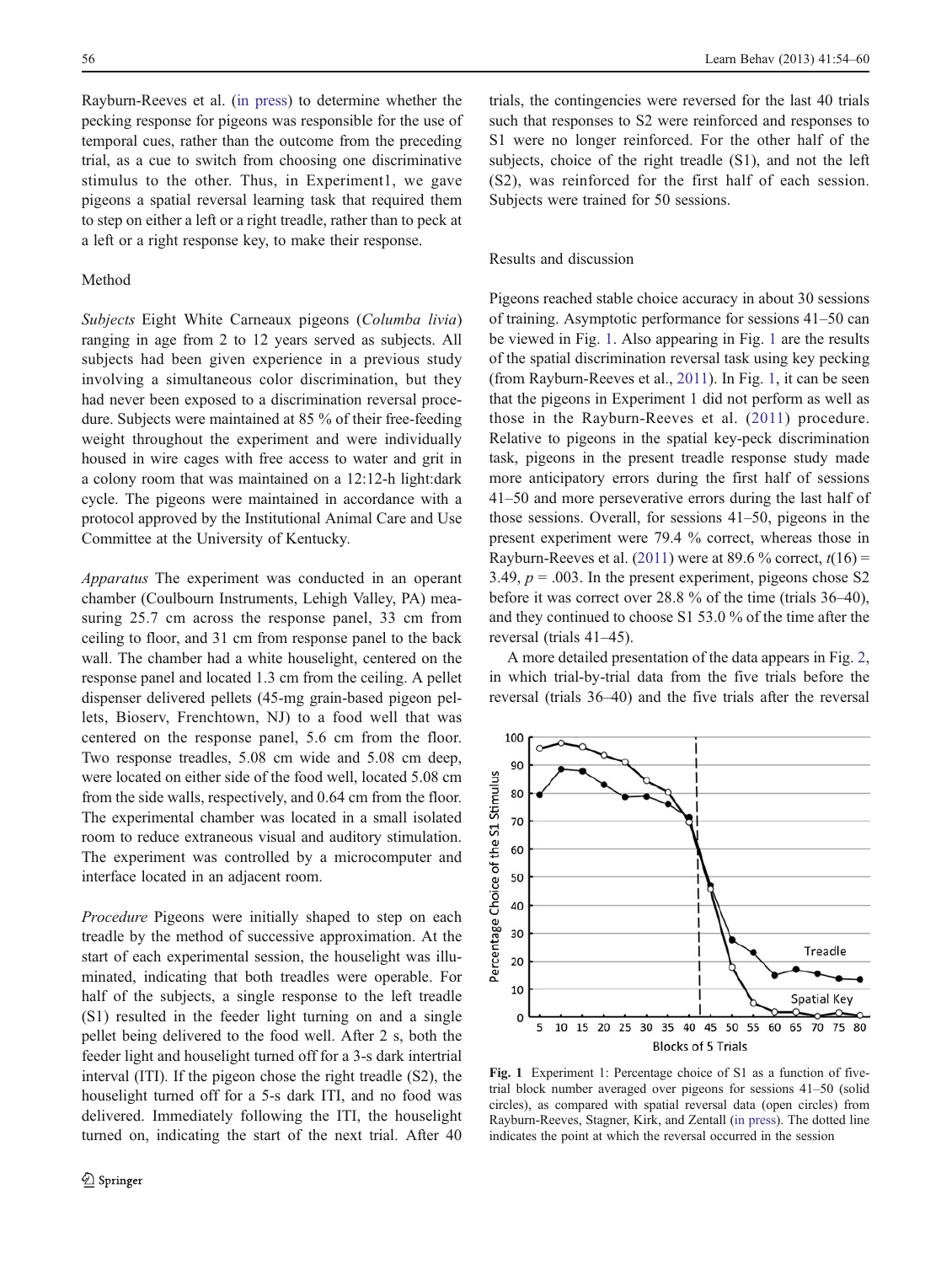<span id="page-3-0"></span>

Fig. 2 Experiment 1: Percentage choice of the first correct stimulus (S1) as a function of trial number for trials 36–45, averaged over subjects, for sessions 41–50 (closed circles), as compared with spatial reversal data (open circles) from Rayburn-Reeves, Stagner, Kirk, and Zentall [\(in press\)](#page-6-0). The dotted line indicates the point at which the reversal occurred in the session

(trials 41–45) are presented for the same data that appear in Fig. [1](#page-2-0). On trial 41, the first reversal trial and the first trial that provided feedback about the reversal, pigeons chose the previously correct stimulus 56.2 % of the time. On trial 42, the first trial following feedback on which the reversal had occurred, pigeons still chose the previously correct stimulus 55.0 % of the time. Thus, there was very little effect of the feedback from the first reversal trial.

The results of Experiment 1 indicate that having the pigeons respond by stepping on a treadle, rather than pecking a response key, did not improve choice accuracy on the midsession spatial reversal. In fact, judging from the overall error rate, the pigeons had more trouble with the treadle discrimination reversal than with the spatial key reversal.

## Experiment 2

Since the use of spatial discriminations did not improve reversal accuracy either in Rayburn-Reeves et al. ([in press\)](#page-6-0) or in Experiment 1 of the present research, in Experiment 2, we returned to a simultaneous color discrimination reversal procedure. In Experiment 2, in an effort to make the point of the reversal more salient, for one group (irrelevant trials), we inserted 4 discrimination trials involving a blue/yellow discrimination unrelated to the red/green discrimination used on the first 40 and last 40 trials. Our rationale for inserting irrelevant trials at the point of the reversal was that it might help to signal the reversal and, thus, facilitate detection of the change in contingency. Thus, we expected that the insertion of irrelevant trials might reduce the number of perseverative errors. We were also interested in whether

the expectation of the appearance of irrelevant trials might reduce the number of anticipatory errors. If the pigeons learned that an irrelevant stimulus discrimination would be presented, they might forgo using the passage of time as a cue and wait for the irrelevant trials to stop choosing S1 and begin choosing S2.

In previous research with this midsession reversal procedure, one reason that pigeons continued to use the passage of time as a cue is that the consequences of making an error may not have been sufficiently nonrewarding to discourage errors. With this procedure, errors merely result in termination of the stimuli and a 5-s ITI, prior to the start of the next trial. Previous research with matching-to-sample procedures has shown that if comparison choice errors result in maintaining the stimulus display for several seconds (a form of added time out), acquisition of matching can be facilitated (Martin & Zentall, [2005;](#page-6-0) Strength & Zentall, [1991\)](#page-6-0). For this reason, in Experiment 2, we added a group for which there was mild negative punishment for errors (the failure of the S− stimulus to turn off for a limited time). Our hypothesis was that this procedure might encourage the pigeons either to be more careful in making their choices or to review incorrect choices after they were made and learn to rely more on their memory for the previous stimulus selected and the outcome obtained as a cue for reversal, rather than on the time from the start of the session. In addition, adding a time-out for making errors should make the duration of the trials more variable and, thus, should make it more difficult for the pigeons to use the total time from the start of the session to the reversal as a cue for reversal. Thus, in Experiment 2, for the time-out group, we added a 5-s time-out following each incorrect choice. During the timeout, the correct stimulus was turned off, and the incorrect stimulus remained on for 5 s.

## Method

Subjects Twenty-one White Carneaux pigeons (Columba livia) similar in age and experience to those used in Experiment 1 served as subjects. They were all treated as were the pigeons in Experiment 1.

Apparatus A standard (LVE/BRS, Laurel, MD) test chamber was used, with inside measurements 35 cm high, 30 cm long, and 35 cm across the response panel. The response panel in the chamber had a horizontal row of three response keys, 25 cm above the floor. The rectangular keys (2.5 cm high  $\times$  3.0 cm wide) were separated from each other by 1.0 cm, and behind each key was a 12-stimulus inline projector (Industrial Electronics Engineering, Van Nuys, CA) that projected red, yellow, blue, and green (Kodak Wratten Filter Nos. 26, 9, 38, and 60, respectively). In the chamber, the bottom of the center-mounted feeder (filled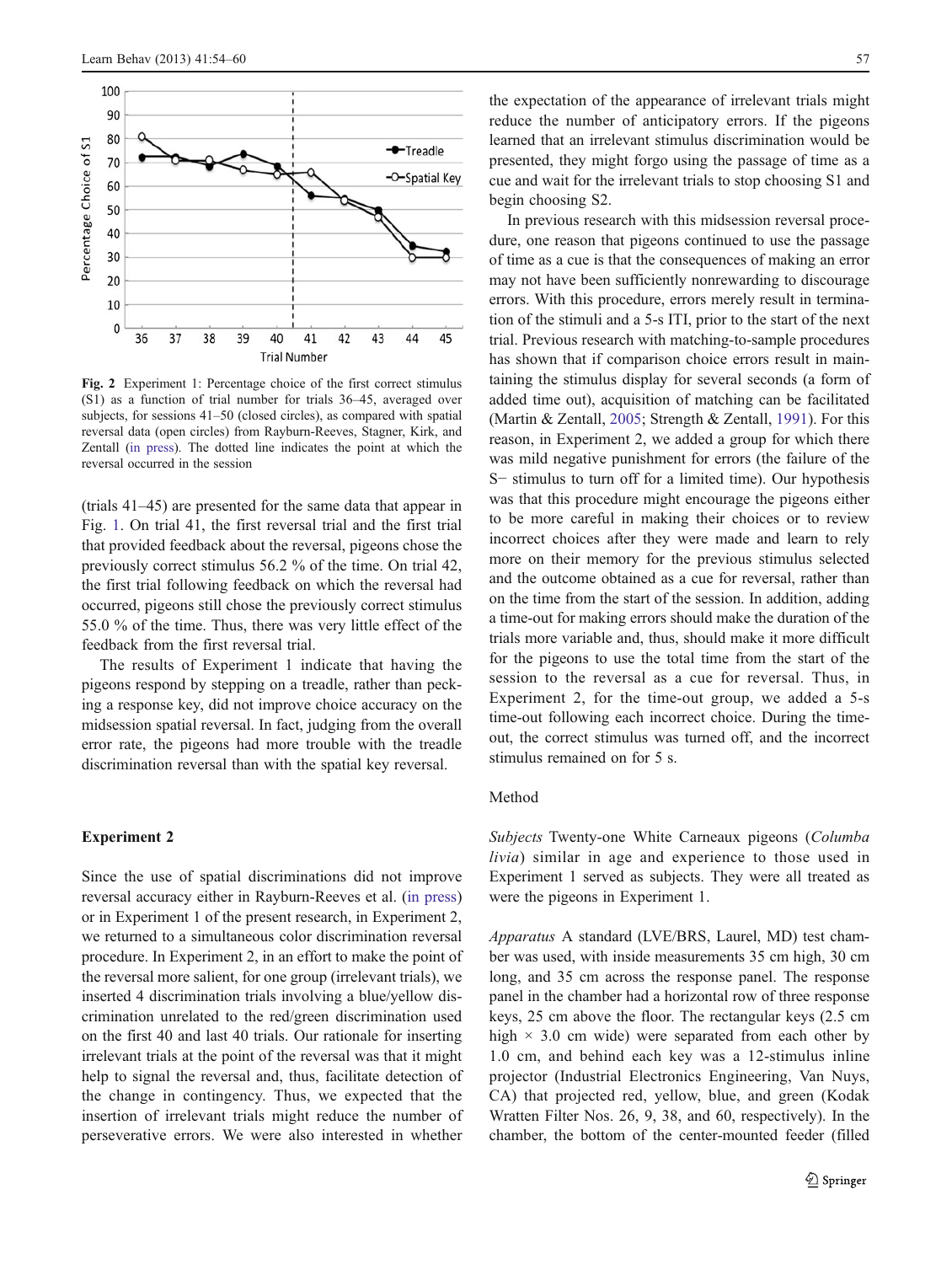with Purina Pro Grains) was 9.5 cm from the floor. When the feeder was raised, it was illuminated by a 28-V, 0.04-A lamp. A 28-V 0.1-A houselight was centered above the response panel, and an exhaust fan was mounted on the outside of the chamber to mask extraneous noise. A microcomputer in the adjacent room controlled the experiment.

*Procedure* For pigeons in the control group ( $n = 7$ ), red and green hues were illuminated on the left and right response keys randomly from trial to trial to indicate the beginning of a trial. For half of the subjects, a response to the red key (S1) turned off both keys and resulted in 1.5-s access to food, followed by a 3.5-s dark ITI, whereas a response to green (S2) immediately turned off both stimuli and resulted in a 5-s dark ITI. For the other half of the subjects, choice of the green key (S1) was reinforced, not the red key (S2). For the first 40 trials of each session, all subjects were trained with S1+/S2−. For trials 41–80, the contingencies were reversed (S2+/S1−).

Subjects in the irrelevant-trial group ( $n = 8$ ), were treated similarly to pigeons in the control group, with the following exception: Following trial 40, there were four irrelevant trials on which blue and yellow hues were randomly presented on the left and right keys and a response to yellow was always reinforced. Following the four irrelevant blue/yellow discrimination trials, the same red/green reversal contingency was in effect as for the control group (S2+/S1−) for trials 41–80 of the red–green discrimination.

Subjects in the time-out group  $(n = 6)$  were treated similarly to pigeons in the control group, with the following exception: Following an error, the correct stimulus was turned off, and the incorrect stimulus remained on for 5 s, after which the incorrect stimulus was turned off and a 5-s ITI began. All subjects were trained for 80 sessions.

#### Results and discussion

In Experiment 2, the control group performed much like pigeons in the reversal procedure conducted by Rayburn-Reeves et al. [\(2011](#page-6-0)). The percentage choice of S1 as a function of block number, pooled over sessions 71–80, is plotted in Fig. 3 in five trial blocks, for all three groups. On trials 36–40 (the last trials prior to the reversal), the control group chose S1 76 % of the time, and on trials 41–45 (the first trials after the reversal), they chose S1 43.7 % of the time. The irrelevant-trial group chose S1 76 % of the time on trials 36–40 (same as the controls), and they chose S1 28.5 % of the time on trials 41–45, a 15.2 % statistically significant difference from controls,  $t(13) = 3.0, p = .01$ . The time-out group chose S1 72 % of the time on trials  $36-40$  and  $30.7$  % on trials  $41-45$ , 13 % better than the controls, but the difference was not quite significant,  $t(11) = 2.12$ ,  $p = .06$ .



Fig. 3 Experiment 2: Percentage choice of S1 as a function of block number averaged over pigeons in the control group (open circles), time-out group (solid circles), and irrelevant-trial group (solid circles, dashed line) for sessions 71–80. The dotted line indicates the point at which the reversal occurred in the session

Examination of trial-by-trial data for the red–green discrimination (trials 36–45) provides a better comparison of the difference in performance by the groups (see Fig. 4). On trial 41, the first trial of the reversal, choice of S1 was 62.9 % for the control group and 65 % for the time-out group, whereas the irrelevant-trial group chose S1 only 43.8 % of the time. The difference between the control group and the irrelevant-trial group on trial 41 was statistically significant,  $t(19) = 2.63$ ,  $p = .016$ . Thus, the effect of the four irrelevant trials was to serve as an effective signal for the reversal. When errors in choice of S1 were pooled over the first four postreversal trials, the difference between the irrelevant-trial group (43.9 %) and control group (37.8 %) remained,  $t(13) = 3.23$ ,  $p = .007$ . Thus, the effect



Fig. 4 Experiment 2: Percentage choice of S1 as a function of trial number for trials 36–45 averaged over pigeons in the control group (open circles), time-out group (solid circles), and irrelevant-trial group (solid circles, dashed line) for sessions 71–80. The dotted line indicates the point at which the reversal occurred in the session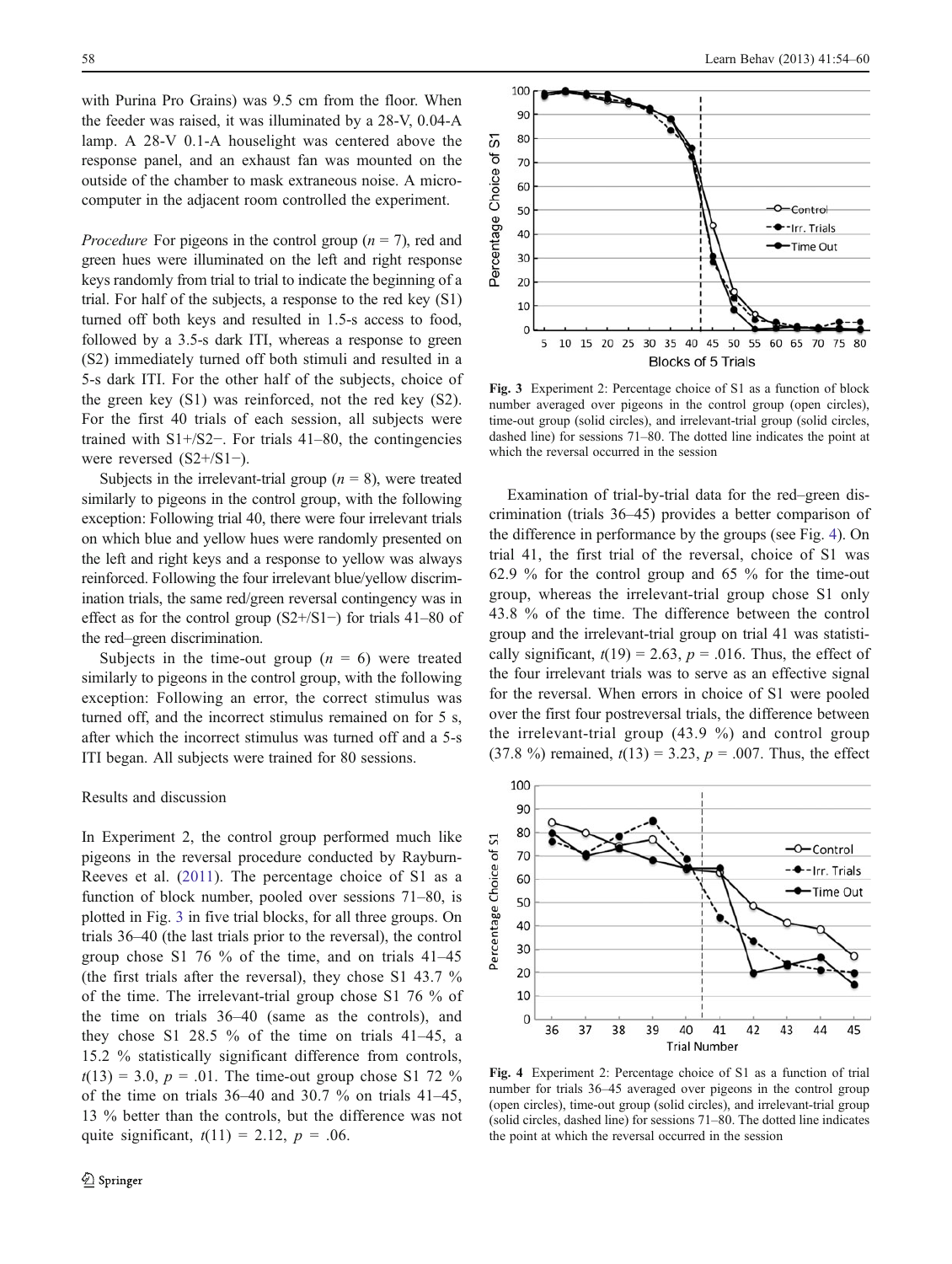of the irrelevant trials was to signal the reversal, and they continued to have an effect on errors.

As was expected, the time-out had little effect on anticipatory errors, but it did influence the effect of trial 41, the first reversal trial, on trial 42 performance. Importantly, on trial 42, there was a significant difference in choice of S1 between the time-out group (20.0 %) and the control group  $(48.6\%, t(11) = 3.17, p = .009$ . Thus, although the time-out group could not predict when the reversal would occur, it did show a remarkable 45.0 % decline in choice of S1to the first reversal trial.

## General discussion

Pigeons given considerable experience with a midsession task show a surprising pattern of responding. They make an increasing number of anticipatory errors as the reversal approaches, and they continue to make perseverative errors once the reversal has occurred. The pattern of errors suggests that the pigeons appear to be timing the occurrence of the reversal, rather than (or in addition to) using feedback (reinforcement and its absence) from the preceding trial(s), as a cue for reversal. Interestingly, when the point of the reversal was made variable, such that timing the point of the reversal would be even less efficient, pigeons continued to use the passage of time as a cue for reversal (Rayburn-Reeves et al., [in press](#page-6-0)). These results are even more surprising given the fact that rats show a very different and more efficient human-like win–stay/lose–shift response strategy (Rayburn-Reeves et al., [in press](#page-6-0)). The purpose of the present experiments was to examine several variables that might influence the reversal performance of pigeons on this midsession reversal task.

The first variable considered was the difference in response topography used by pigeons and rats. Pigeons use their beak to respond (their primary means of eating), whereas rats use their paw. We tested the hypothesis that pigeons may be able to make more efficient choices if they are required to make a response that has less of a Pavlovian component (e.g., treadle stepping). In Experiment 1, we found no evidence that the pigeons were more effective in using their choice and its outcome on the most recent trial(s) as a basis of their choice on the next trial when the required response was treadle stepping than they were when the required response was key pecking.

In Experiment 2, we signaled the reversal for one group by presenting the pigeons with four trials involving an irrelevant discrimination. Relative to a control group that did not receive those irrelevant trials, the four irrelevant trials resulted in fewer perseverative errors on the first reversal trial, and the benefit of those irrelevant trials persisted for several additional trials.

In Experiment 2, we also tried to make errors more salient and, perhaps, more aversive by extending the trial by 5 s following an error. The effect of extending the trial following an error significantly improved the pigeons' ability to use the feedback from the first reversal trial as a cue for reversal.

In the present research, we have referred to pigeons' use of time into the session as the cue that they use to determine when to reverse their choice, but we have acknowledged as well that they may use an estimation of the number of trials experienced to decide when to reverse. One way to distinguish between these two alternatives would be to train pigeons with a 5-s ITI and then test them with longer and shorter ITIs. If the pigeons used time into the session as a cue for reversal, anticipation errors should occur earlier in the session when the test ITIs were shorter, and they should occur later in the session when the test ITIs were longer. Alternatively, if the pigeons based their decision to reverse on an estimation of number of trials into the session, manipulation of the duration of the ITI should have little effect on where in the session anticipation error appeared.

It has been suggested that better performance on reversal tasks is a measure of the intelligence of a species (Bitterman, [1965](#page-6-0)), but it is likely that there are other contributing factors associated with reversal learning. Perhaps the reduced sensitivity to the outcome of a preceding trial by pigeons is related to their foraging ecology. Pigeons often travel quite far to find a patch of food (e.g., a field of grain), but it is likely that the patch will not be quickly depleted, so returning to that patch may be a predisposed behavior. This tendency, together with a tendency toward neophobia may make pigeons predisposed to stay rather than switch (see, e.g., Zentall, Steirn, & Jackson-Smith, [1990\)](#page-6-0). Rats, on the other hand, tend to forage in smaller patches that deplete faster, and thus, they may be predisposed to shift (see, e.g., Olton & Samuelson, [1976\)](#page-6-0). The predisposition to stay within a large patch may also result in a tendency for pigeons to be less sensitive to nonreinforcement than are rats. It is likely that if a pigeon is unable to find food in a particular patch for a short time, it may not be sufficient grounds to move to a new patch. Thus, relative to rats, pigeons may be predisposed to accumulate further evidence for the depletion of a patch before moving to a new patch. Such predispositions could account for the more rapid switching behavior by rats than by pigeons, leading to faster reversal learning, but it would not account for the anticipatory errors made by pigeons with the present midsession reversal task. It may be, however, that the relative insensitivity to nonreinforcement has led pigeons to use other cues to determine when to switch to the alternative discriminative stimulus. It appears that pigeons first learn that one alternative is an effective source of food early in a session, whereas the other alternative is an effective source of food late in a session. This